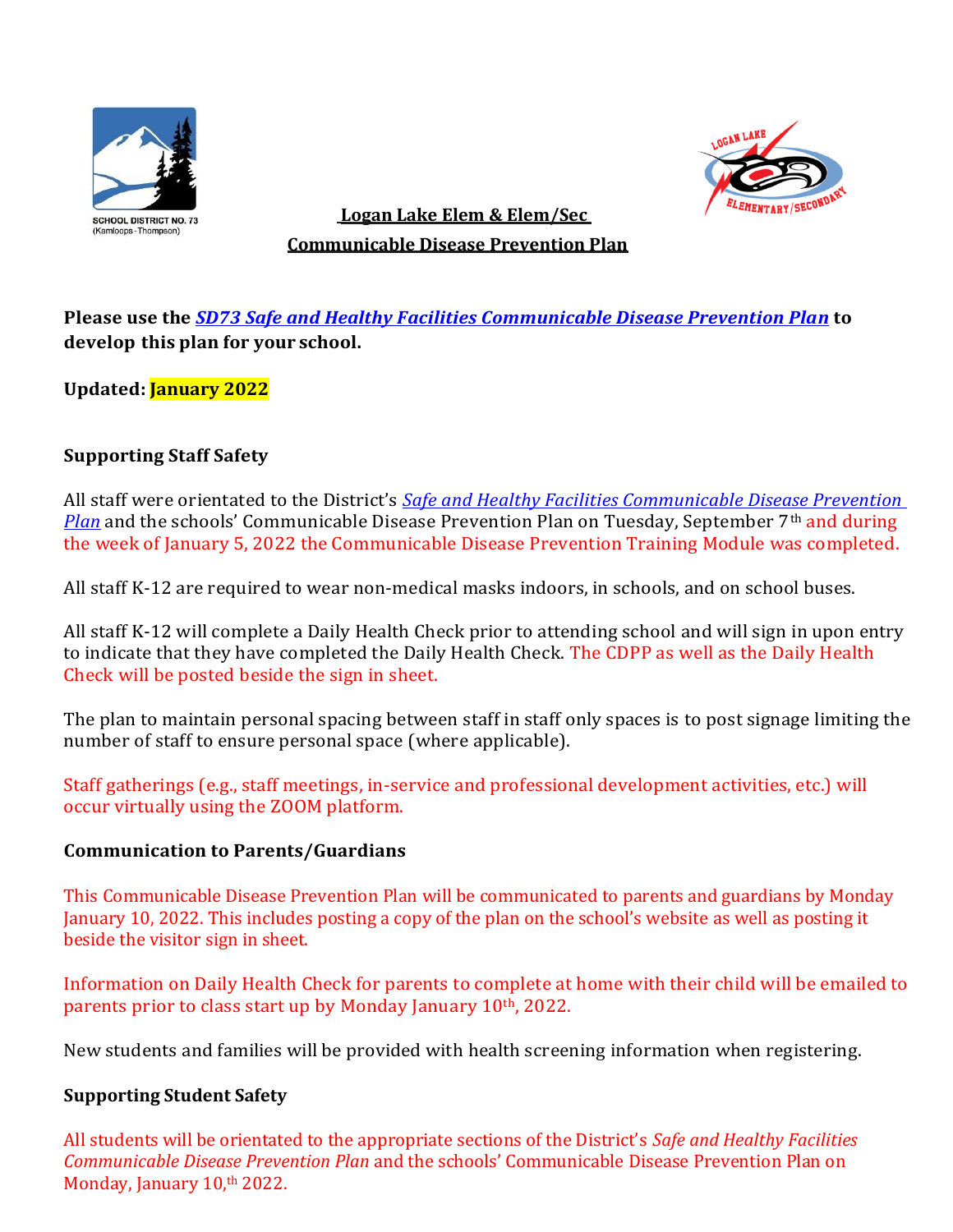Hand cleaning facilities are available and accessible throughout the school and are well maintained.

All students, Kindergarten through Grade 12 are required to wear non-medical masks indoors, in schools, and on school buses, unless they are exempt.

Students who need a non-medical mask will be provided with one by a staff member as they enter the building in the morning. If they need a non-medical mask throughout the day, they will be able to receive one from the main office.

The plan to ensure personal spacing of students, including considerations for entering and exiting the school, moving from classroom to classroom and to and from common spaces is:

-Students and staff must always maintain personal spacing to the best of their ability.

-In high traffic areas like the office, clear plastic barriers will be utilized.

-For students in Grades K-7 they will line up in their classes outside of their own exterior doors.

- $\triangleright$  Kindergarten (Boryszko) will enter and exit through their own door located by the preschool.
- $\triangleright$  Grades K/1 (Lipkewich) will use the front, main entrance of the school.
- ➢ Grade ½ (Semenoff) will use their classroom exterior door.
- ➢ Grades ⅔ (Humphrey) will enter/exit through the outside doors by the lunchroom.
- $\triangleright$  Grade 3 (Knox/Collins) will enter/exit through the outside door by the basketball courts.
- $\triangleright$  Grade 4 (Scarr) will all enter/exit through their own exterior classroom door.
- $\triangleright$  Grade 5/6 (Endean) will enter/exit through the front main doors.
- ➢ Grade 5/6 (Mackay) and Grade 7 (Eves) will enter/exit through the side doors by the playground. -For students in Grades 8-12 they will line up outside of the rear entrance of the Secondary building, away from

the Elementary students. Students will be let in class by class to avoid congestion in the entryway. -Traffic flow will be maintained by directional arrows posted in all the hallways and personal spacing will be maintained by signage on the floor.

-At LLESS Elementary students will have different break and lunch times from the Secondary students to alleviate congestion and to support traffic flow in common areas.

-Classroom teachers will support student and staff safety by ensuring student desks and working spaces are spread out to the best of their abilities. In classes where "carpet time" is offered it should be reduced or adjusted to ensure student safety by providing appropriate personal space.

-School gatherings (e.g., assemblies, special events, etc.…) will be done virtually using alternative platforms.

## **Lockers**

The plan for student locker use is:

- ➢ Grades K-4 will have individual lockers located near their classrooms.
- $\triangleright$  Grades 5-7 will have individual lockers located near their classrooms.
- $\triangleright$  Grades 8-12 students will be able to use lockers near their homeroom classes. Secondary students will be using every second locker in order to alleviate congestion and to support traffic flow in the hallway.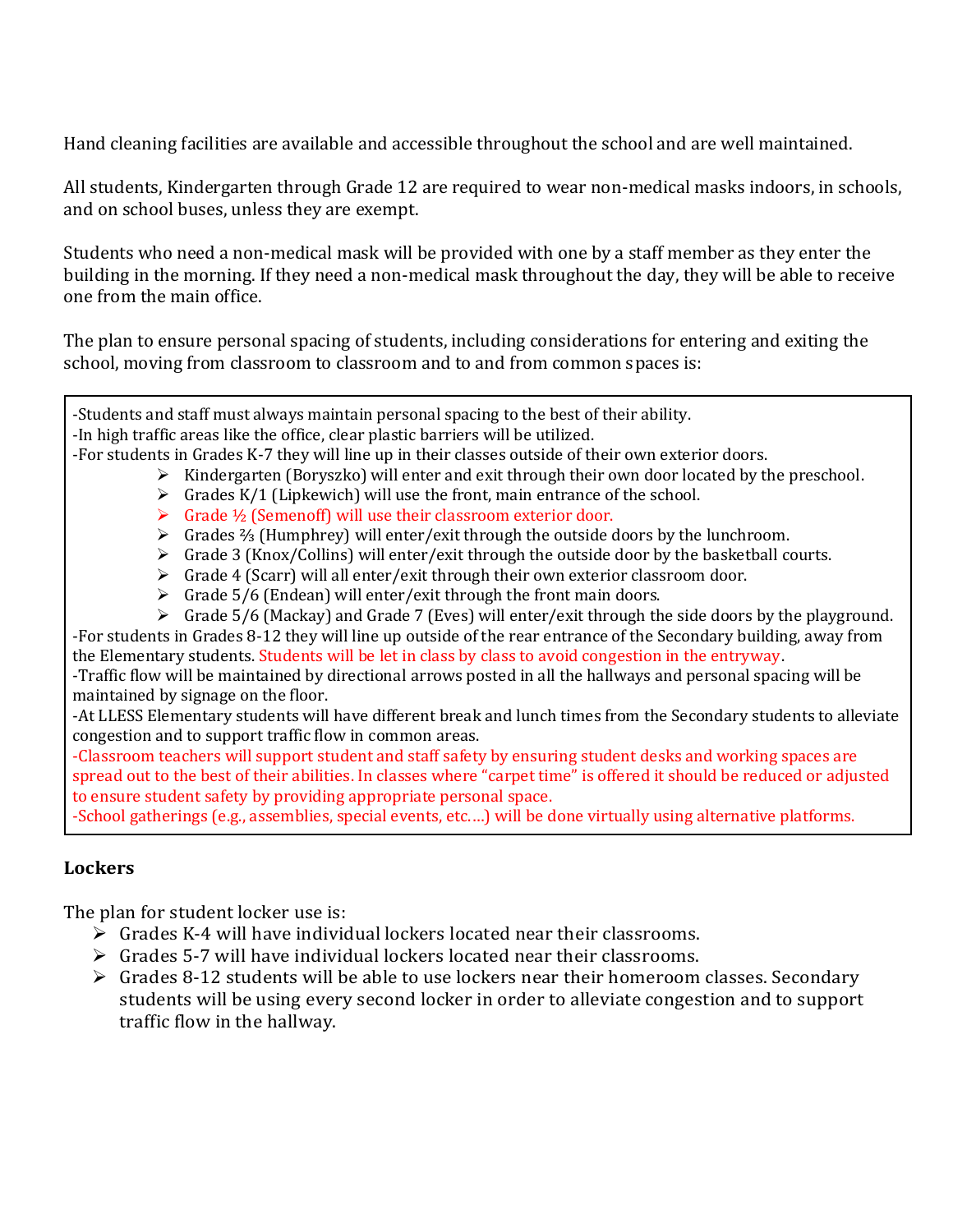#### **Visitors**

All visitors are required to complete a Daily Health Check prior to entering the school.

All visitors are required to wear non-medical masks indoors, in schools.

To further support student and staff safety, the procedure for visitors will be:

- $\triangleright$  All exterior doors will always remain locked.
- $\triangleright$  All visitors will be required to make an appointment to enter the school.
- ➢ Parents will do pick up and drop off outside, without entering the building.
- ➢ Sanitize and/or wash hands upon entry.
- ➢ First time visitors will have to complete a Visitor Orientation training module.
- ➢ Visitors will have to complete a Health and Safety check when they sign in and provide a phone number.
- $\triangleright$  Visitors will be provided with a non-medical mask if they do not have one.

All visitors and volunteers, limited to those who provide direct benefit to student learning and well-being, are required to participate in training prior to working with students and staff in schools. They will be required to complete the Staff version of the Health and Safety training module found on the intranet.

### **Student Transportation on Buses**

In the case of buses being used for field trips, students in grades K-12 will be required to always wear a mask unless they are exempt. When students line up for the bus, they will be spread out to ensure personal spacing. While on the bus students will be spread out to the best of our ability to ensure personal spacing as well.

## **Cleaning and Disinfecting**

Frequently touched surfaces are cleaned and disinfected at least 1x/day.

Practices are in place to clean and disinfect frequently touched surfaces when they are dirty.

Other general cleaning will occur in line with regular practices.

Practices are in place to clean and disinfect any surfaces a person's body fluids have contacted after they have displayed symptoms of illness.

#### **Food Services/Lunch**

Food for the breakfast program will be prepared at each building by designated volunteers and/or staff members which will be delivered to individual classes for Grades K-7. Students in Grades 8-12 will be provided with breakfast food from a designated staff member who will serve it from behind a plastic barrier.

Munch-A-Lunch programs will continue at both buildings. Designated volunteers will cook and deliver the food items to the students. At LLES and LLESS we will have pizza on Mondays and Chicken Nuggets on Fridays.